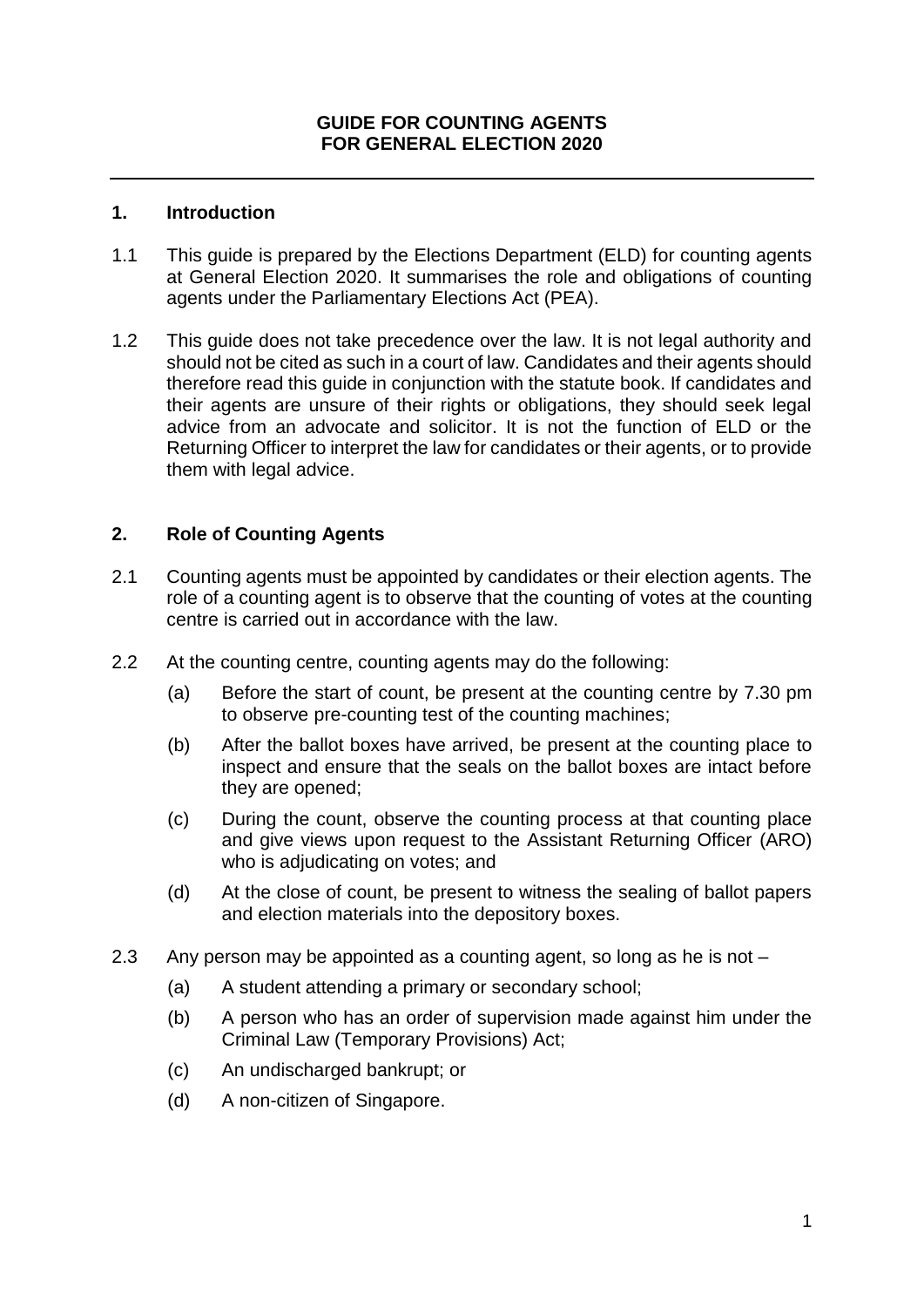# **3. Number of Counting Agents**

- 3.1 For counting of votes cast in Singapore, each candidate or group of candidates may have only one counting agent present at each counting place to observe the counting. There may be 4 to 6 counting places at each counting centre.
- 3.2 For counting of votes cast overseas, each candidate or group of candidates may have only one counting agent present at the counting centre for overseas votes to observe the counting.

## **4. Admittance to Counting Centres**

- 4.1 When visiting a counting centre for the very first time, a counting agent is required to produce to the election official:
	- (a) A duly completed and signed copy of *Oath of Secrecy Form and Appointment of Counting Agent* Form; and
	- (b) His original NRIC or passport.

*NOTE – Photocopy of the Oath of Secrecy and Appointment of Counting Agent Form will not be accepted. Candidates and counting agents have to take their oath of secrecy (i.e. approach a Justice of the Peace or Commissioner for Oaths beforehand) and must give their completed forms to the election official at the entrance of the counting centre. In order to allow election officials to focus on the conduct of count, they will not assist to administer oath of secrecy for candidates and counting agents.*

- 4.2 After checking, the election official will retain the counting agent's *Oath of Secrecy and Appointment of Counting Agent* Form and issue the counting agent a Counting Agent Pass and a Counting Agent Re-entry Card (bearing the counting agent's name and NRIC number and counting centre's name) before directing the counting agent to a counting place.
- 4.3 The counting agent must wear the Counting Agent Pass conspicuously at all times while he is in the counting centre. If the counting agent leaves the counting centre, he must return the Counting Agent Pass to the election official but retain the Counting Agent Re-entry Card. When the counting agent returns subsequently, the election official will check the counting agent's NRIC or passport against the Counting Agent Re-entry Card before issuing him with a Counting Agent Pass for admission to the counting centre. The counting agent is not required to return the Counting Agent Re-entry Card.
- 4.4 For re-entry into the same counting centre, the counting agent needs only to produce the Counting Agent Re-entry Card with his NRIC or passport. If the counting agent seeks to enter another counting centre to observe the counting process there, he must submit a new and duly completed and signed *Oath of Secrecy and Appointment of Counting Agent* Form to the election official at that counting centre.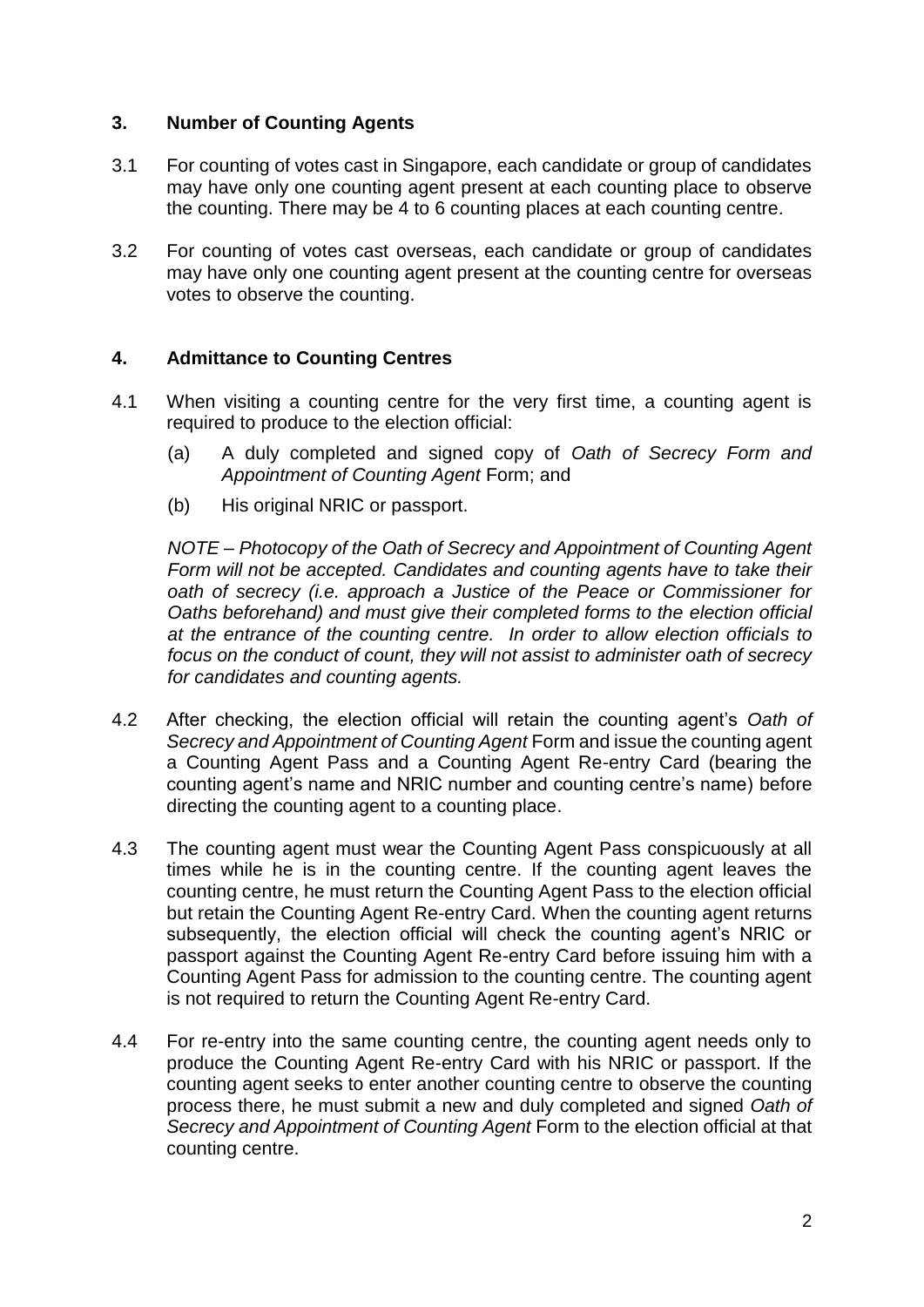### **5. Counting Procedures**

5.1 Counting agents should acquaint themselves with the counting procedures so as not to cause unnecessary delay or disruption to the counting process.

### Before the start of count

- 5.2 A pre-counting test will be conducted on all mechanical counting machines deployed at the counting centres to ascertain its accuracy. After a counting machine has been tested, the ARO will affix a 'Tested' label on the counting machine. Candidates/ counting agents who wish to witness the pre-counting test should be present at the Counting Centre by 7.30 pm. Each candidate/groups of candidates may have only one counting agent accompanying them to observe this process.
- 5.3 The ballot boxes will arrive at the counting centre soon after the close of poll at 8 pm. After receiving the ballot boxes, the counting assistants will arrange them neatly in rows according to the polling stations assigned to the counting place. Candidates and their counting agents who are present will be invited to inspect the ballot boxes to satisfy themselves that the security seals are intact and that the ballot boxes have not been tampered with, before the ballot boxes are opened for counting.
- 5.4 Counting agents must be punctual if they wish to observe the opening of the ballot boxes. In order to ensure that counting starts on time and there is no delay, election officials will proceed to break the security seals and open the ballot boxes even if none of the candidates and their counting agents are present.

### Counting process

- 5.5 After the ballot boxes are opened, the ballot papers will be poured onto the counting table and mixed up. After mixing the ballot papers, the counting assistants will unfold the ballot papers and sort them according to votes given to the individual candidates.
- 5.6 During the counting process, the Returning Officer will conduct a sample count to obtain an early indication of the possible outcome of the election, and to help election officials check against the final count result.
- 5.7 While the backs of ballot papers are necessarily exposed to some extent when the folded ballot papers are opened, the election officials will throughout the sorting and counting keep the ballot papers with their faces upwards and take all precautions to prevent any person from seeing the numbers printed on the back of the ballot papers.
- 5.8 During sorting or counting, no one should attempt to read the number printed at the back of each ballot paper. Any attempt at the count to do so is an offence.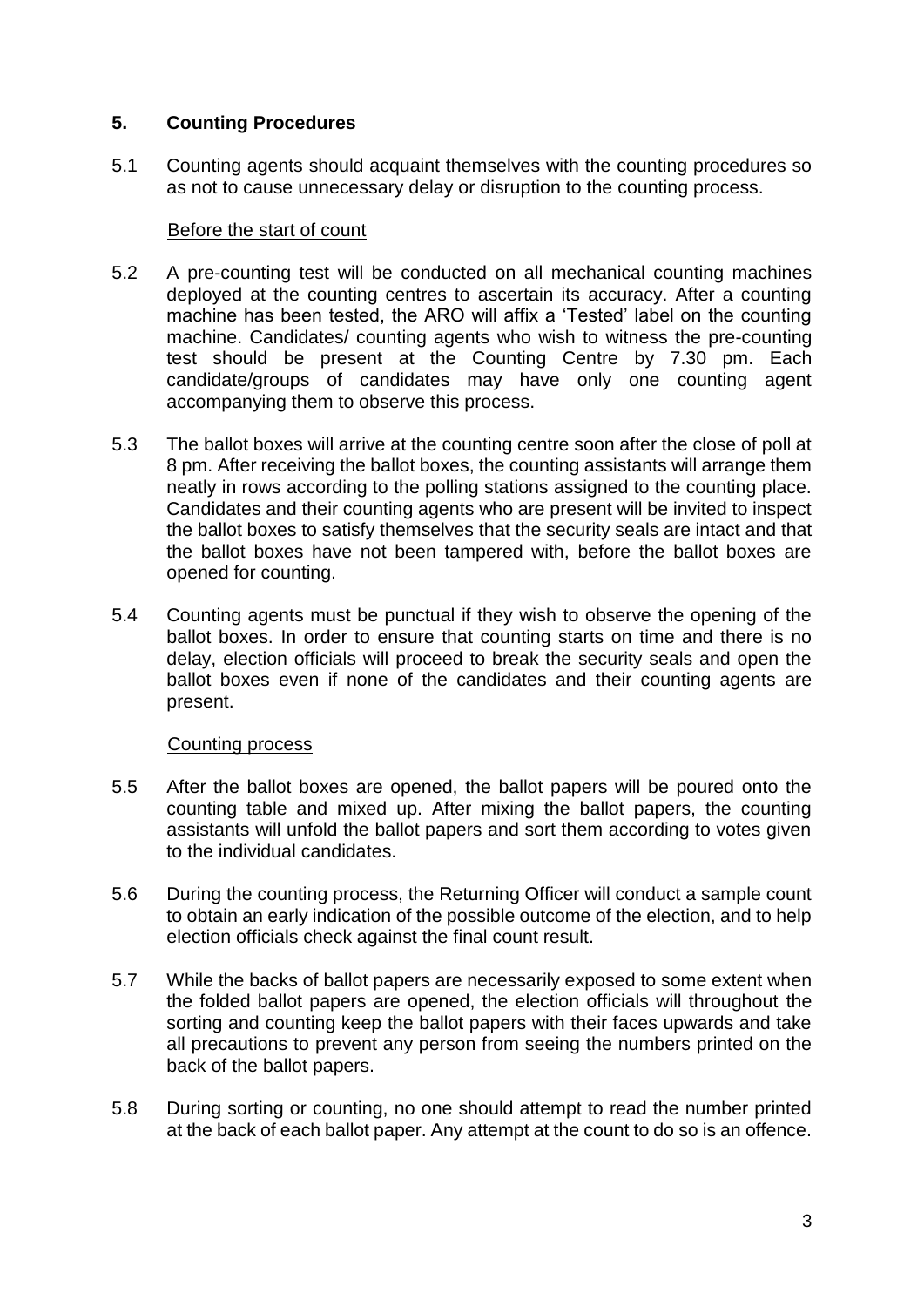- 5.9 During the sorting process, the unmarked ballot papers and those marked but having no clear indication as to which candidate they are meant for, will be placed in the "Adjudication" tray for adjudication by the ARO.
- 5.10 After about half of all ballot papers are sorted, counting will be carried out manually by the election officials. Ballot papers for which the votes are given to the same candidate are counted piece by piece, packed and tied with a single rubber band in bundles of one hundred each. After about half of all ballot papers are bundled, each bundle of one hundred ballot papers will be verified by an election official using a counting machine as a verification tool. After verification, the bundles of ballot papers are tied with a second rubber band of a different colour and placed according to each candidate in front of the ARO. The ARO will verify them and total them up for individual candidates.
- 5.11 Tendered ballot papers (blue in colour)<sup>1</sup> will not be counted at this time. They will be placed in the tendered ballot paper tray and then sealed in an envelope at the end of count.
- 5.12 During the count, the following ballot papers shall be rejected:
	- (a) A ballot paper which does not bear the complete official mark or is not initialled by the presiding officer;
	- (b) A ballot paper on which votes are given for more than one candidate;
	- (c) A ballot paper on which anything is written or marked by which the voter can be identified (e.g. a voter signs or writes his name or NRIC number);
	- (d) A ballot paper which is unmarked; and
	- (e) A ballot paper which is void for uncertainty.
- 5.13 AROs are required under the law to only consider the marks made by voters within the demarcated area on ballot papers. If a voter makes a mark outside of the demarcated area, the ARO must disregard that mark when determining whether the voter has given his vote to any candidate.
- 5.14 A ballot paper on which the vote is marked otherwise than by means of a cross or by more than one marking will not be treated as void if the intention of the voter as to which candidate he wishes to give the vote to is clear, and the way the paper is marked does not of itself identify the voter.
- 5.15 If the ARO rejects a ballot paper as invalid, he will indicate his decision by endorsing the word "REJECTED" on the ballot paper. Before doing so, the ARO will show the ballot paper to candidates or their counting agents who are present at the counting place and hear their views. The decision of the ARO as to whether or not any ballot paper shall be rejected is final.

**<sup>.</sup>**  $1$  A tendered ballot paper will be issued to a person who applies to cast his vote even after the Presiding Officer (PO) has informed the voter that according to the register, he has already voted, i.e. the voter had been registered in the e-Registration system by a PO at the same polling station earlier.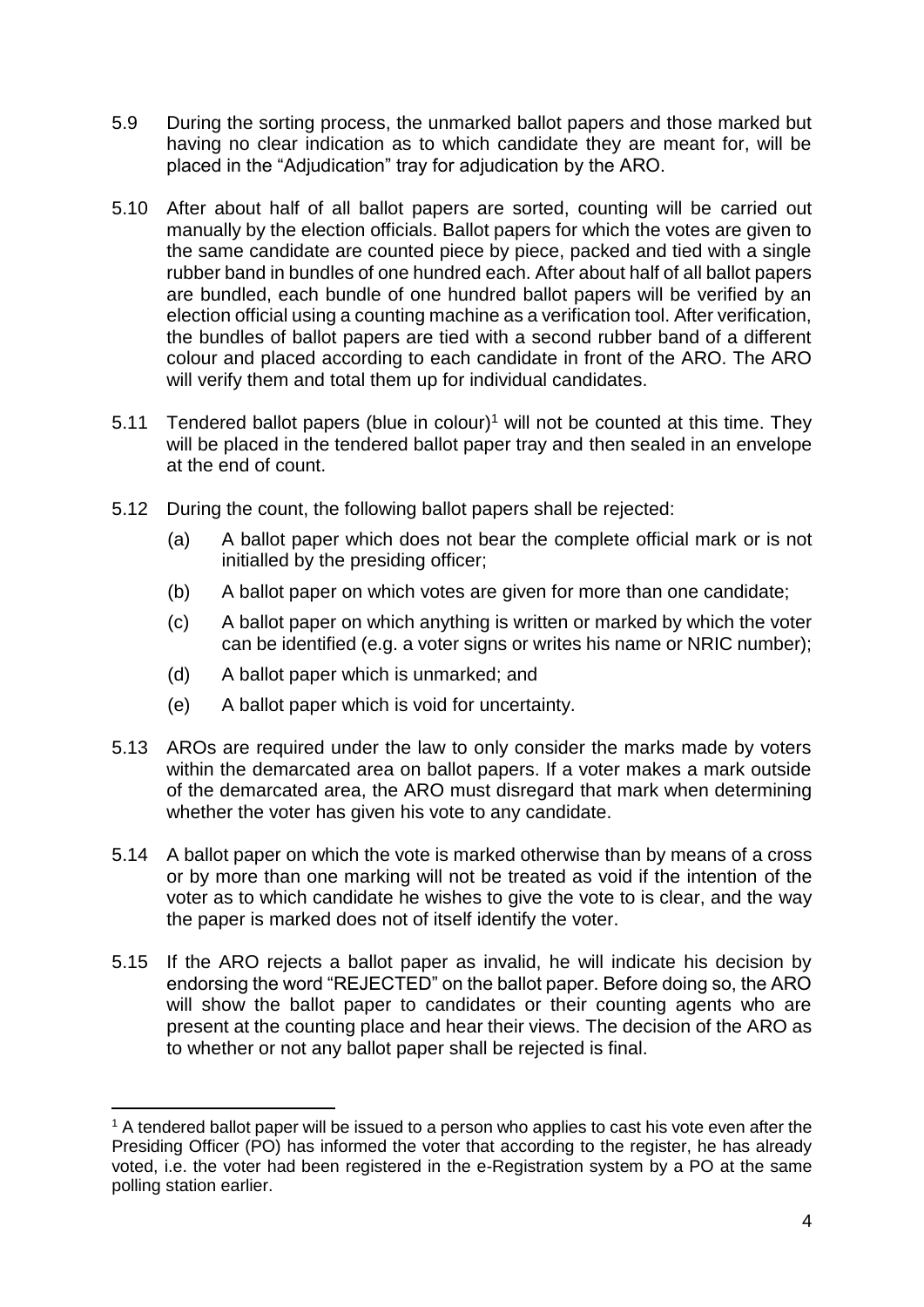5.16 When counting is completed at a counting place, the ARO will verbally announce the number of votes given to each candidate to the candidates and their counting agents who are present at the counting place and then transmit the certified record of counting containing the number of votes given to each candidate and other results of the counting of votes at the counting place to the principal counting centre for tallying.

## Recount

- 5.17 The Returning Officer must conduct one (and only one) recount of the votes if the difference between the number of votes cast in favour of the candidate with the most votes and the number of votes cast in favour of any other candidate is equal to or less than 2% of the total number of votes cast (excluding rejected votes and tendered votes) at the election.
- 5.18 During the recount, all votes cast for the election are recounted. No recounting of overseas votes will be conducted if the overseas votes have no impact on the election outcome (i.e. the Returning Officer has already declared the candidate to whom the greatest number of votes is given to be elected on Polling Day).
- 5.19 If the overseas votes have an impact on the election results, i.e. the number of overseas votes have brought the margin of difference of total number of votes (sum of local and overseas votes) cast between the two candidates with the highest number of votes within the 2% margin, only one recount of the overseas votes will be conducted.

### After the count

5.20 When counting is completed for all the votes cast (including a recount, if any) and the results of the votes cast have been announced by the Returning Officer, the counting agents may observe the packing of the ballot papers and election materials into the depository boxes. The counting agents can affix their seals and sign on these boxes if they wish to do so. However, they should be careful not to paste over the Returning Officer's seals or damage the seals in the process of pasting their own or signing on the depository boxes.

# **6. Counting under COVID-19**

### Safety measures at counting centres

6.1 Counting agents and candidates who wish to observe counting of votes at counting centres must be physically well. Counting agents and candidates are to take note of and comply with the following measures: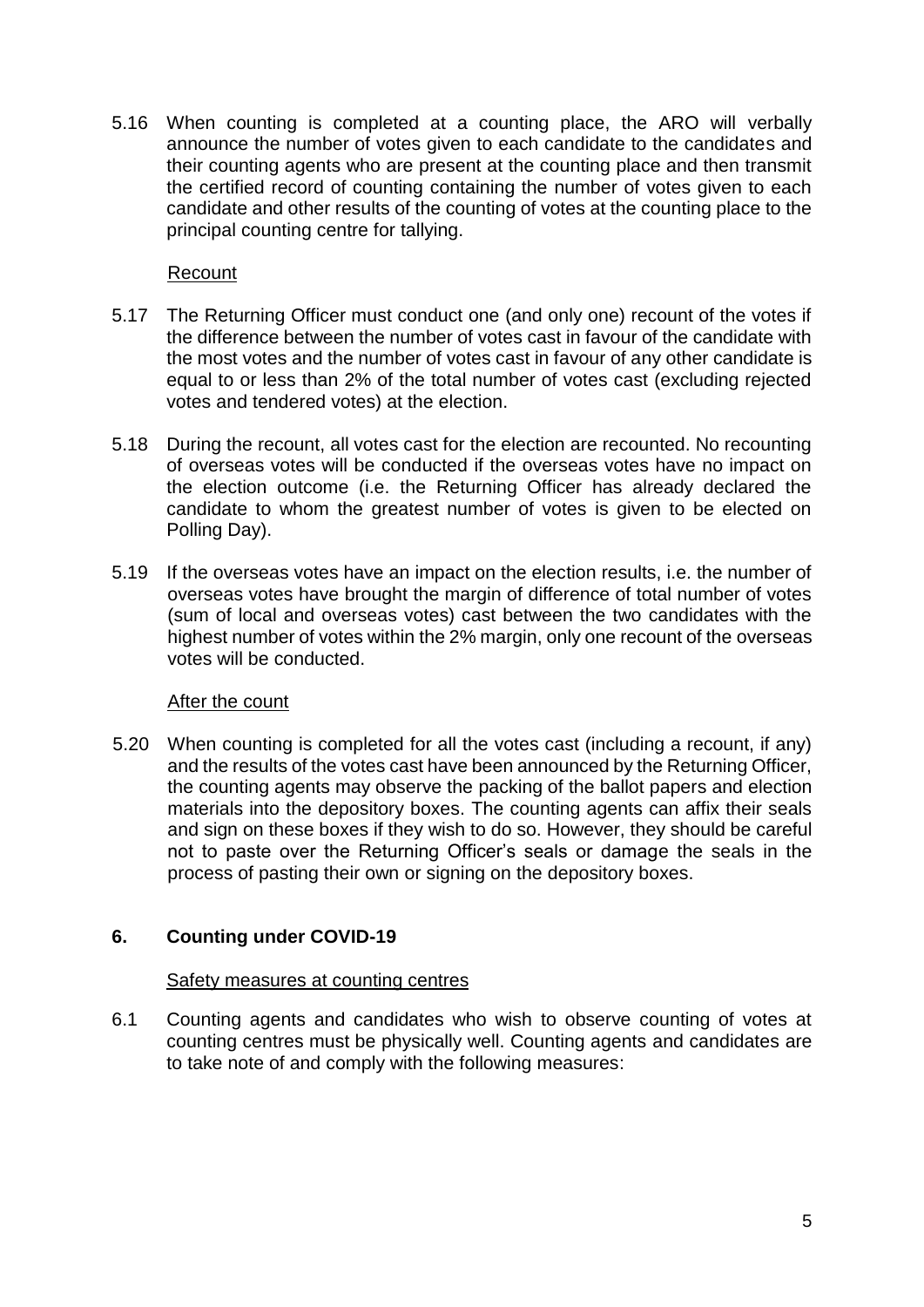- (a) Do not turn up at the counting centre if they are unwell. Counting agents and candidates with fever or acute respiratory infection symptoms<sup>2</sup> will not be allowed into the counting centre;
- (b) Counting agents and candidates will have to use SafeEntry to checkin/out for contract tracing;
- (b) Wear a mask at all times when inside the counting centre;
- (c) Maintain safe distancing within the counting centre.

## Observation of count of votes from special polling stations at designated counting centres

- 6.2 Voters on Stay-Home Notice (SHN) at designated facilities (e.g. hotels) will vote at special polling stations away from other voters as permitted under the Parliamentary Elections (COVID-19 Special Arrangements) Act 2020. Votes cast at each special polling station will be counted at designated counting centres.
- 6.3 Each candidate or group of candidates may appoint one counting agent to observe the counting process at the counting centre.

## **7. Do's and Don'ts for Counting Agents**

7.1 The list of do's and don'ts for counting agents below is not exhaustive:

Counting agents must:

- (a) Present their signed *Oath of Secrecy and Appointment of Counting Agent* Form to the election official upon request;
- (b) Wear and display their identification passes while in the counting centre;
- (c) Comply with all lawful instructions of the election officials;
- (d) Maintain the secrecy of the ballot;
- (e) Stay within the designated area of the counting place and not unnecessarily move around the counting centre; and
- (f) Observe safe distancing measures.

Counting agents must not:

1

(a) Display any campaign material or wear any badges, symbols or slogans in support of or against any particular candidate;

<sup>&</sup>lt;sup>2</sup> Acute respiratory symptoms, in the context of COVID-19, include cough, sore throat, runny nose, anosmia (loss of smell), and shortness of breath in severe cases.